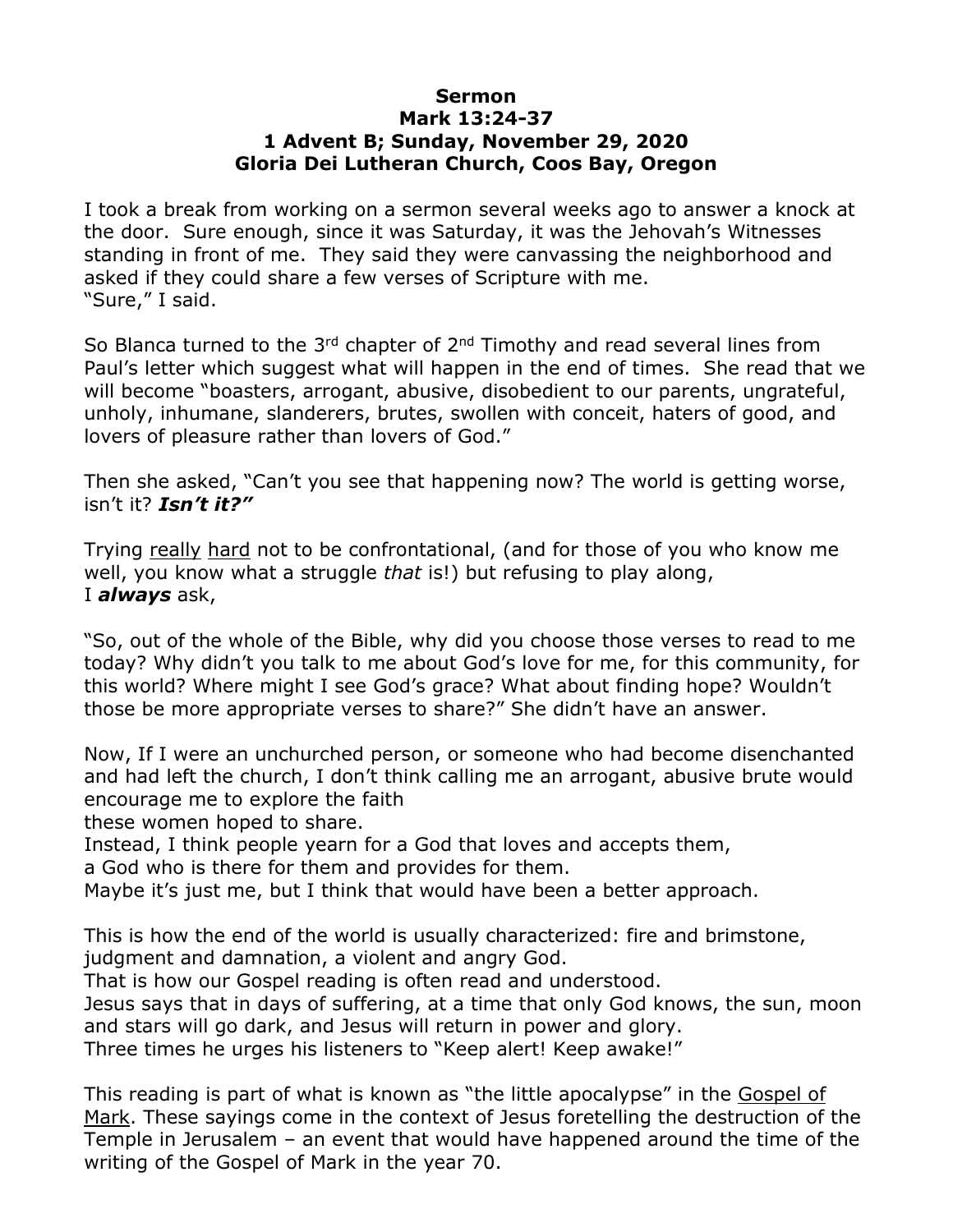The Temple was the epicenter of religious devotion in Judaism for over 1000 years before Jesus. 1000 years, that's four times as long as our country has existed. 1000 years. 40 generations. It was simply a given for the early Christians. And even though Jesus cleansed the Temple, he didn't want to destroy it. But the Romans did destroy it, they razed it to the ground, and ball that remains today is the remnant of one wall.

For the people in Mark's community, for the early Christians, the world as they knew it – the political world, the religious world, the social world, had ended with the fall of the Temple.

And this is common throughout apocalyptic literature. In the Bible, most talk of the end of the world comes at a time, as in our reading from Ezekiel (and the Book of Revelation), when people are exiled, persecuted, devastated. And so, talk of the end of the world is comforting: the message is that although their lives as they knew it was over, life still goes on, and one day peace and justice will ultimately prevail.

And so what Jesus is saying is this: When all this happens it will not the end of the world. It's only the end of the world as we know it.

The first Sunday of Advent – the beginning of the liturgical year – always begins with the end of the world. There's no mention whatsoever of the annunciation, the holy family, the manger. Nothing.

This is the reason: to alert us to the fact that in the readings we hear the next three weeks, Christmas Eve, and Christmas – that mark the birth and first coming of Jesus -that "its the end of the world as we know it" and we need to "Keep awake! Keep alert!"

Because Christmas is the end of the world as we know it - the materialistic, selfabsorbed, divisive world that we know. God is born into the world and takes on our humanity. We call this incarnation, meaning "taking on flesh." God – all powerful, entirely other, enters into our reality, our existence, collapsing the distance between us. Because this happens, things can never be the same.

The incarnation is the end of the world as we knew it.

As we look much farther into the future, Easter and Jesus' resurrection will again be the end of world as we knew it. Everything we thought we knew about life and death will be called into question and flipped upside down. Death and despair no longer have the final word because this God, who entered our reality in Jesus, will submit to death…and then defy death and rise again.

To capture this sense of change, the Gospel writer Mark uses the phrase "torn apart." When Jesus is baptized, the heavens are torn apart, God speaks and the dove descends. When Jesus dies, the curtain separating the Holy of Holies in the Temple from the rest of the world, is torn apart.